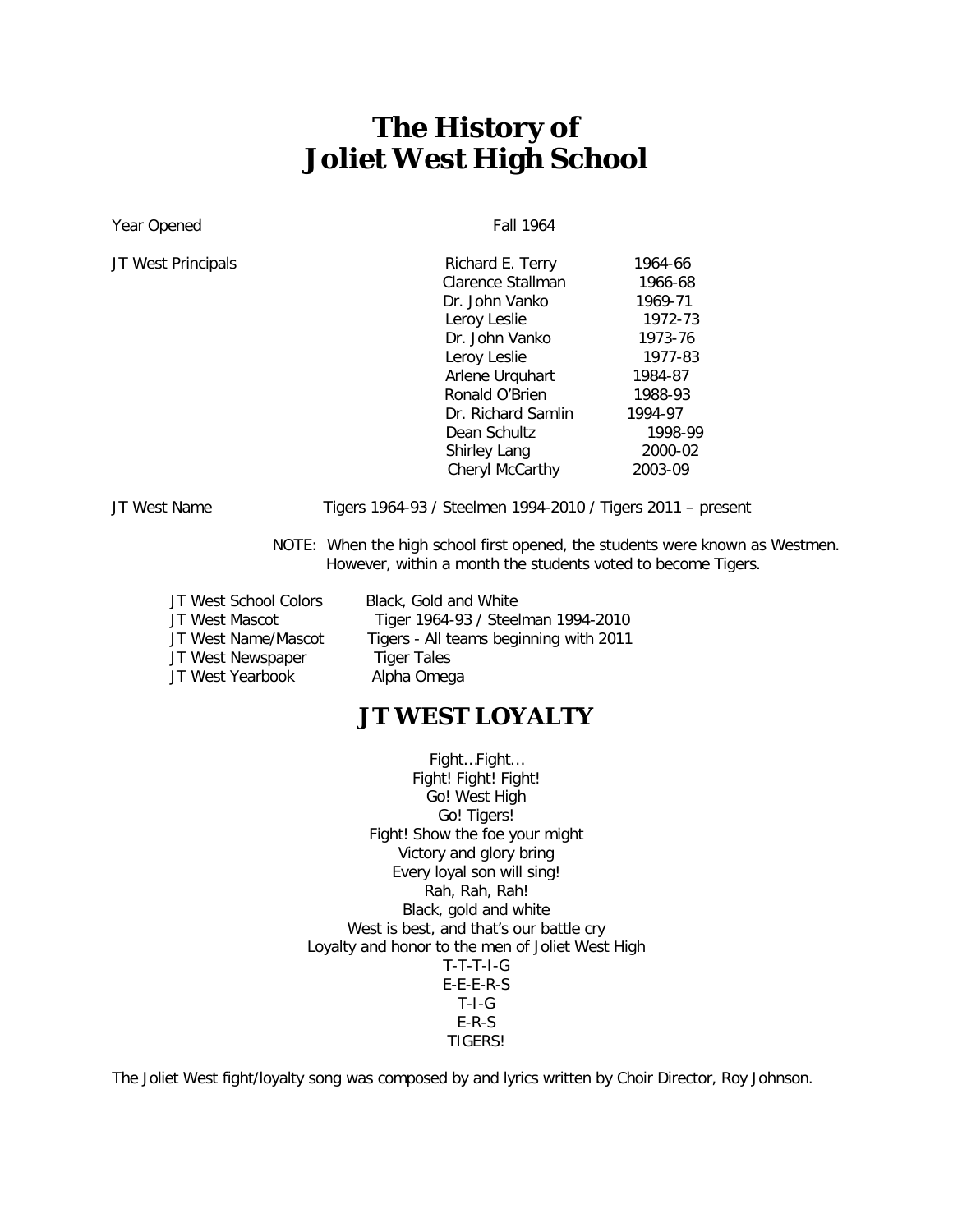In September of 1964, Joliet Township High School opened its West campus doors to students for the first time. The original construction of the building has now seen four additions. In 2003, the new cafeteria was added along with a new commons area, thirty-eight classrooms, an expanded library, modified office space, and remodeled science laboratories. The most exciting addition is the state-of-theart West field house dedicated in opening ceremonies on October 28, 2008 enabling the district to facilitate the restoration of a separate sports program. The field house has the capability for a variety of sports activities. There are three basketball courts, three volleyball courts, and three tennis courts as well as room for track and field, hurdles, pole vaulting, long jump, and cages for batting practice.

Since the fall of 1993, the campuses of JT West and JT Central have shared a sports program as Steelmen when the teams were combined due to district budget constraints. However, during the 2008- 2009 school year, the district began to divide the schools athletic programs starting with the freshmen teams. By the school year

of 2010-2011, all JT West teams will once again be known as the Tigers.

JT West offers a wide variety of sports for its students. Among the girls' sports are cross country, golf, track and field, basketball, volleyball, softball, tennis, badminton, swimming, bowling, and gymnastics. Boy's sports include baseball, basketball, football, tennis, volleyball, golf, track and field, cross country, swimming, hockey and wrestling.

There are many significant achievements in West campus sports history. The West "men of the mat" qualified a number of times for state finals and brought home several state wrestling championships. The Boys' golf teams have been district champs and sectional champs. In boys' tennis, the teams have taken district titles and have been awarded regional plaques.

When the IHSA offered a state championship in girls' basketball, the West team was one of the first teams to win a first place trophy. The girls' basketball teams have been regional champs, sectional champs and state champions. The track relay team has been a state champion. The girls' cross country teams have been regional champs. The softball teams have been successful as regional champs, sectional champs and state champions. The girls' tennis teams have claimed district championships. Volleyball teams have won as district champs and regional champs.

Over the years, the baseball teams have been successful as regional champs and have qualified for the state finals several times. The boys' basketball team has won regional and sectional tournaments. On the gridiron in the late 60s, West's football team won the Illini-8 conference titles twice. In subsequent years, teams have placed in both the Illini 8 Conference and the SICA West Conference.

#### **Special Mention:**

Ray Klootwyk arrived in Joliet in 1959 and he had a great three-year run with the Steelmen teams winning 25 straight games without a defeat, including 21 games in a row. In 1964, he moved to West to assume coaching duties and his winning ways followed. Coach Ray Klootwyk led the Tigers football team in the late'60s. The teams won back-to-back Illini-8 conference titles in '68 and '69. Coach Klootwyk also known as "Tiger Ray" passed away at the early age of 50 after a battle with leukemia. As a tribute to the coach, the JT West stadium was named the Klootwyk Field. He was inducted into the Joliet Area Sports Hall of Fame in 2004.

With the coaching of Dale O'Connell, the girls' softball team enjoyed an extraordinary season in 2000. They were victorious all the way to state and brought the state championship trophy home to West.

The Cheerleaders and the Poms have always brought high recognition to the West campus for their exceptional routines. The Tiger Paws have won several world pom pon championships as well as taking home state championship titles numerous times. The dedicated sponsor for many years was Nicki Alander.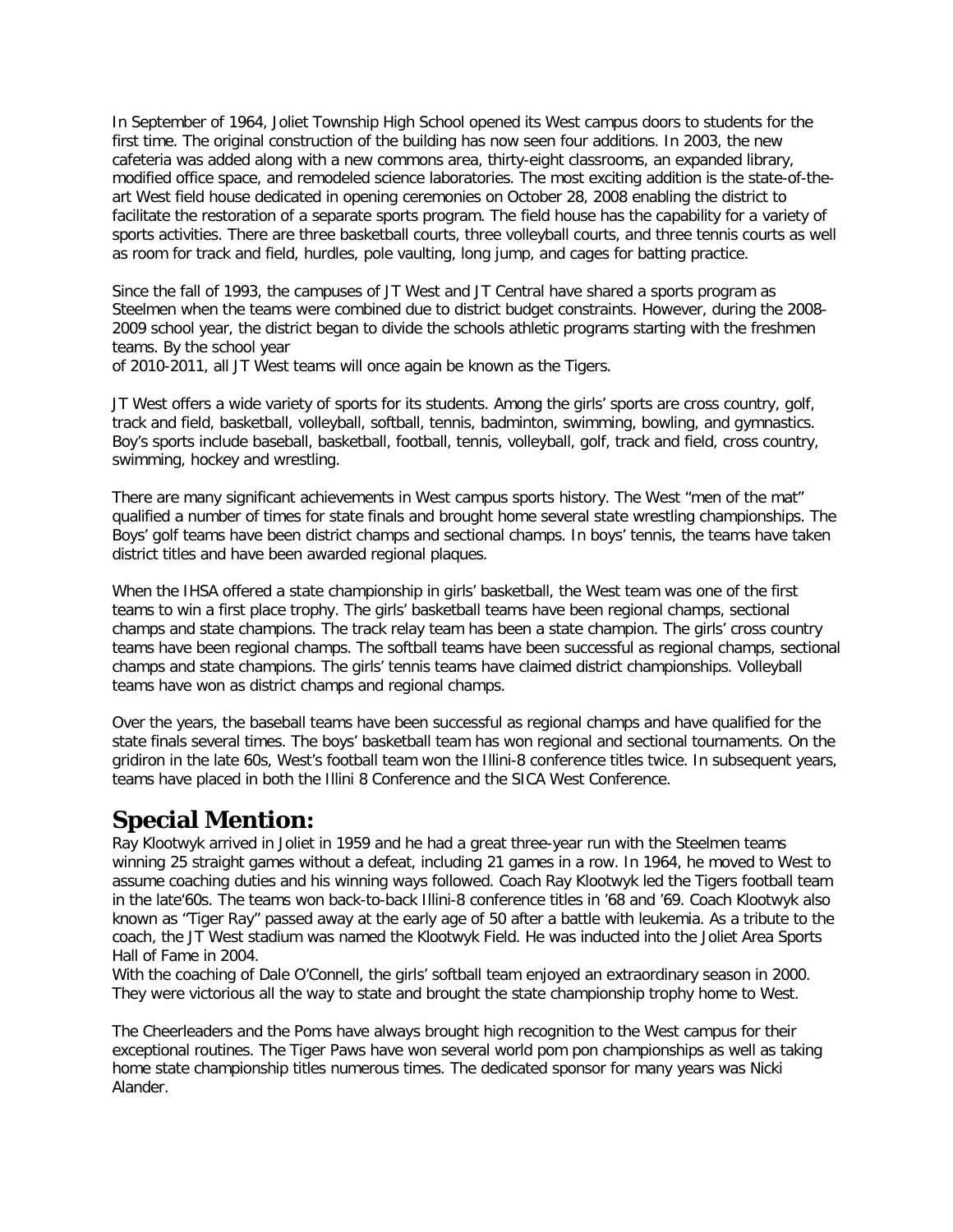Academically, teams and individual students at West have been sectional and state champions in several specialty events including Drama, Speech, English, Math and Debate competition.

Looking through the collection of 44 West yearbooks, one will find references to the many clubs on the campus, i.e., Biology Club, History Club, Key Club, Math Club, Spanish Club, Latin Club, French Club, German Club, Lettermen's Club, Physics Club, Earth Science Club, Speech Activities Club, Amateur Radio Club, Ballet Club, Art Club, Chess Club, Boosters Club, N.C.O.'s Club, Drama Club, and Modern Dance Club.

Campus organizations have included Future Teachers of America, Future Nurses of America, Future Farmers of America, TriHi Y, Future Homemakers of America, National Thespians, ROTC, National Honor Society, ETIA (Ethnic Teens in Acton), and Student Council. Many of the organizations and clubs still exist on campus today.

Outstanding music programs have been a tradition at JT West for nearly 50 years. Many graduates have continued on to very successful careers in the performing arts due to their initial participation in the West choirs and bands.

The Marching Tigers, the high school's marching band, and the musicianship of the West Jazz Band have received many top honors in state and national contests as well as at a variety of music festivals. There have been five band directors at West; Arthur D. Katterjohn, 1964-67; Dean H. Sayles, 1967-90; I.V. Foster, 1990-92, and Ted Lega, 1992-93. Kevin T. Carroll, 1993-present, continues the winning tradition of producing an outstanding West band program.

The choir music department is under the leadership of its present director,

Tim DeBoer, who joined the faculty in 2003. In 2004, West began an opera scenes program, which is nearly unprecedented among high schools. Jeffrey Ray, West '87 alumnus, voice teacher, and international opera star was instrumental in guiding the program. West became the first high school to tackle light opera when the students presented "Too Many Sopranos" in 2008. The students have performed scenes from "The Magic Flute," "The Marriage of Figaro," "Carmen," "LaBoheme, "Die Fledermaus, and "Tales of Hoffman."

Over the past 44 years, the West choirs have consistently received high marks in their performances. In 2007 and 2008, the Concert Choir received high ratings in choral contests including "Best Bass Section" both years. On the roster of West's former choral directors are Sandra Thompson, Nancy Cardwell, Arlyne Nuti, and Roy Johnson.

#### **Special Mention:**

Roy Johnson came to the district in 1960 and became the West Choir Director in 1964. He was described as a composer, arranger, teacher, vocalist and an accomplished musician with a beautiful tenor voice who strengthened the traditions of quality choral music. He has several titles published in the West choral library. He was a one-of-a-kind music man and beloved by the students.

Roy conducted music, directed the choirs and staged lavish school musical productions such as "The Mikado," "West Side Story," "South Pacific," and "Lil Abner." In all, he directed 34 musicals for both JT West and Joliet Junior College. His West choirs won 22 state championships. Roy passed away in 2000 at the age of 77.

The High School Orchestra was under the leadership of Peter Labella for many years. The talented musicians were students from the three campuses of Central, East and West. Mr. Labella retired in the early 1980s. Mr. Ivy Foster directed the orchestra for a few years at West as well as Julie Ashcraft during the late 80s and early 90s. Following Ashcraft, Kevin Carroll, the present West band director, took the helm from 1995-2000. In the fall of 2000, Pamela (Burd) Breuning was hired as full time Orchestra director by the district. Breuning retired in 2007. Peter Lipari currently directs the Orchestra.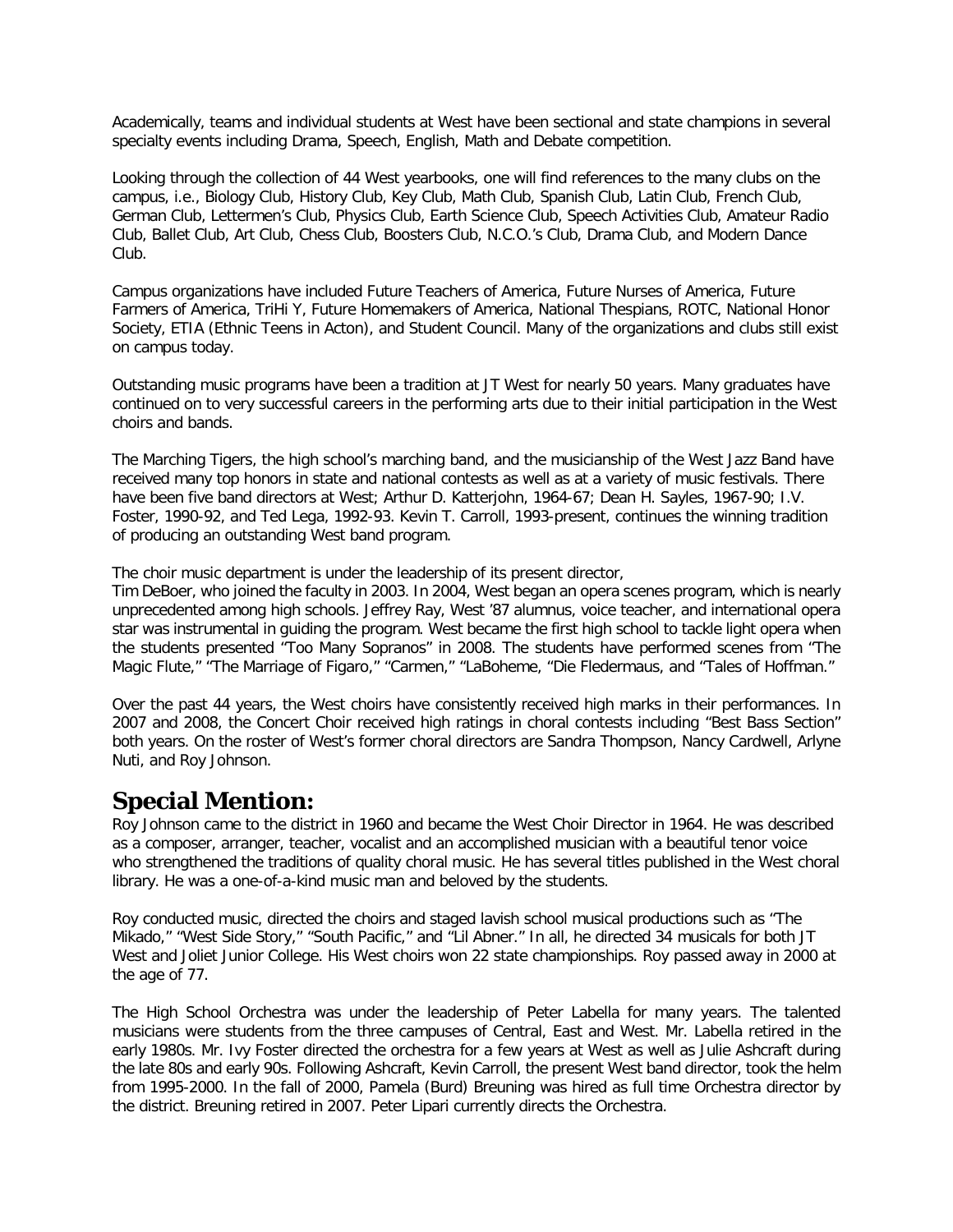## **Special Mention:**

Don Hopkins came to JTHS in 1962 and moved to JT West when it opened in 1964 as a Physics Teacher and Chairman of the Science Department until 1981. H then chaired the combined Math and Science Departments until 1983. His teaching load at West included Physics, Chemistry, Earth Science, and Nuclear Science. Affectionately known as "Hop," he was a true friend to countless students, a mentor to young teachers, and a cheerleader and tireless worker for all of JT West activities.

Described in a West yearbook as "Santa Claus with a crew cut," over the years he sponsored the Science Clubs, Science Fairs, Science Teams, Math Teams, and the Junior Class. "Hop" was also responsible for starting many new clubs, organizations and programs such as SADD, Student Council, Pep Club, and the Tiger Stats Team. As Student Activities Director, he announced all home football games, basketball games and track meets. In addition, he was the Prom Advisor/Sponsor, supervised afternoon co-ed volleyball, led the Tiger Follies, the All-School Talent Show, was the emcee at all-school assemblies, chaperoned all school dances, helped organize the homecoming parades and judge the floats.

"Hop" retired in 1991; however, he is still known by former colleagues, students, and administrators as the personification of school spirit!

JT West athletes included in the naming of the "100 Athletes of the Century " as part of the centennial activities celebrated by District 204 in 2001 are the following:

| '98           | <b>Aaron Aguire</b>    | All-state soccer - All-Midwest                 |
|---------------|------------------------|------------------------------------------------|
| '80           | <b>Cathy Boswell</b>   | Three-time All-State Basketball                |
|               |                        | '84 Olympic Gold Medallist                     |
| '89           | Nikki Brandolino       | <b>State Champion Bowling</b>                  |
| '69           | <b>Bob Burris</b>      | <b>All-State Football</b>                      |
| '74           | John Cabrera           | <b>State Champion Wrestling</b>                |
| '72           | <b>Mel Carson</b>      | <b>State Champion Wrestling</b>                |
| '91           | <b>Terry Collins</b>   | <b>State Champion Hurdles</b>                  |
|               |                        | Final 4 Basketball Oklahoma State University   |
| '67           | <b>Mike Cookas</b>     | All-Conference Baseball/Football/Wrestling     |
| '82           | <b>Chris Crowther</b>  | State Champion 200 & 400 Hurdles               |
|               |                        | 4 <sup>th</sup> in State Cross Country         |
| '80           | Donna Decker           | State Champion Swimming 100-yard freestyle     |
| '78           | <b>Jeff Dillman</b>    | <b>State Champion Wrestling</b>                |
|               |                        | Two-time National Wrestling Champion at        |
|               |                        | <b>Eastern Illinois University</b>             |
|               |                        | Gold Medallist at Pan American Games           |
| '90'          | <b>Jon Foskett</b>     | State Champion Pole Vault                      |
| '70           | <b>Jarrett Hubbard</b> | <b>State Champion Wrestling</b>                |
|               |                        | Two-time NCAA Wrestling Champion at            |
|               |                        | University of Michigan /Four-time All American |
|               |                        | & Wolverine Athlete of the Year                |
| $^{\prime}88$ | <b>Steve Kelly</b>     | State Champion 100 and 400-yard Dash           |
| '75           | <b>Cindy Kontos</b>    | Named Joliet's No. 1 Female Bowler             |
| '72           | <b>George Kontos</b>   | Professional Bowler and American Bowling       |
|               |                        | Congress World Champion                        |
| '68           | Lorin Lynch            | All-State Football, All-conference Baseball    |
|               |                        | First player named All-State for new school    |
|               |                        | Named MVP Football & Baseball                  |
|               |                        | Named '68 "West Athlete of the Year"/          |
|               |                        | University of Iowa Football                    |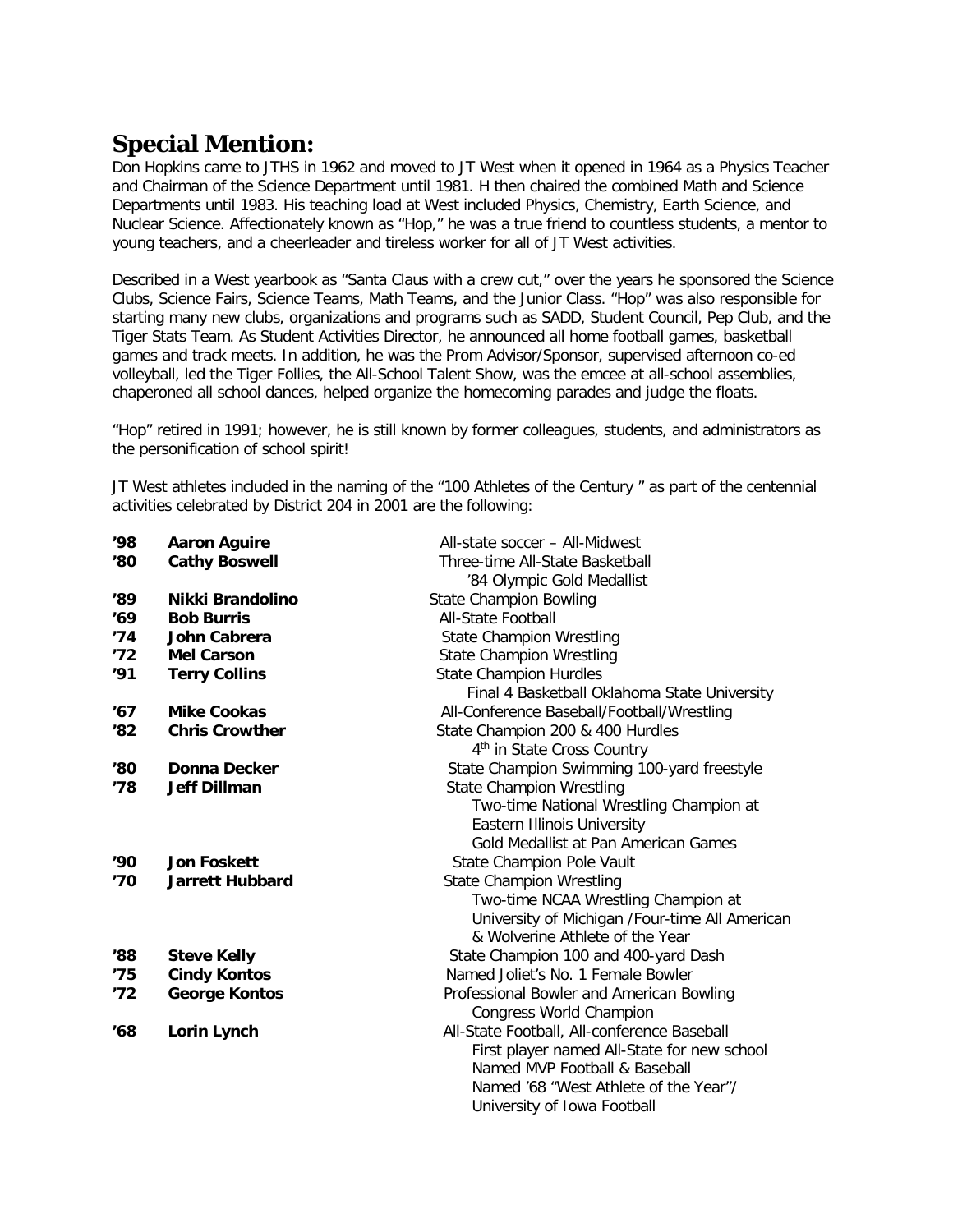| '94'                                                                          | <b>Scott Malinowksi</b>                 | All-State Baseball                                                                        |
|-------------------------------------------------------------------------------|-----------------------------------------|-------------------------------------------------------------------------------------------|
| '77                                                                           | <b>Scott Martin</b>                     | All-state Basketball / University of Utah                                                 |
|                                                                               |                                         | <b>Basketball</b>                                                                         |
| '74                                                                           | <b>Dwayne McCallum</b>                  | <b>State Champion Wrestling</b>                                                           |
| '77                                                                           | <b>Greg McCallum</b>                    | State Champion Wrestling                                                                  |
| '79'                                                                          | <b>Dane Nasenbenny</b>                  | <b>State Champion Wrestling</b>                                                           |
| '86                                                                           | <b>Steve Parris</b>                     | Major league pitcher for eight seasons /                                                  |
| Pittsburgh Pirates, Cincinnati Reds, Toronto Blue Jays / Tampa Bay Devil Rays |                                         |                                                                                           |
| '78                                                                           | <b>Curt Phelps</b>                      | <b>State Champion Wrestling</b>                                                           |
| '77                                                                           | <b>Curt Reed</b>                        | All-State Baseball / Triple A Minor League with                                           |
|                                                                               | Chicago White Sox                       |                                                                                           |
| 180                                                                           | <b>Jeff Reed</b>                        | All-State Baseball / Major League Catcher with                                            |
|                                                                               |                                         | Minnesota Twins, Montreal Expos, Cincinnati Reds, San Francisco Giants, Colorado Rockies, |
| Chicago Cubs                                                                  |                                         |                                                                                           |
| '84                                                                           | <b>Brent Snyder</b>                     | All-state Football / All-conference Basketball                                            |
|                                                                               |                                         | Pro Football with the Chicago Bears                                                       |
| '99'                                                                          | Heather B. Suca                         | All-state Softball / Softball at Indiana University                                       |
| 181                                                                           | <b>Todd Sterr</b>                       | State Champion Wrestling                                                                  |
| '82                                                                           | <b>Carol Wiegand</b>                    | State Champion Swimming 100-yard Backstroke                                               |
|                                                                               |                                         | 100-yard Butterfly                                                                        |
| '91                                                                           | <b>Jackie Williams</b>                  | All-State Basketball                                                                      |
| '72                                                                           | <b>Gary Woolford</b>                    | Football, Wrestling / State Champion High                                                 |
|                                                                               | Hurdles / NFL Football with N.Y. Giants |                                                                                           |

NOTE: In addition to the above athletes, many West athletes were also named to the roster of "Distinguished Athletes of the Century" in 2001.

JT West athletes inducted into the Joliet Area Sports Hall of Fame:

- **· 2003 Hall of Fame Class Cathy Boswell '80**
- **· 2005 Hall of Fame Class Jarrett Hubbard '70**
- **· 2008 Hall of Fame Class Chris Crowther '82**
- **· 2008 Hall of Fame Class Jeff Reed '80**

SPOTLIGHT ON WEST ALUMNI:

| '65 | Ford C. June III (Chet)  | Attorney / President of the Board of Education District 204            |
|-----|--------------------------|------------------------------------------------------------------------|
| '67 | <b>Skip Griparis</b>     | Jazz musician / Comedian / Actor                                       |
|     |                          | Recording Artist / Songwriter                                          |
|     |                          | Films / Television / Stage                                             |
| '68 | <b>Mike McLaren</b>      | Trial Attorney / Actor /Film roles include The Firm and A Time to Kill |
| '72 | <b>Charlie Adams</b>     | Professional Musician / Drummer for Yanni / Recording Artist           |
| '75 | <b>Jeff Krieger</b>      | Graduate of Yale School of Music / Principal cellist with the          |
|     |                          | Hartford Symphony Orchestra                                            |
| '75 | <b>Mark Masek</b>        | Author of "Hollywood Remains to Be Seen:                               |
|     |                          | A Guide to the Movie Stars' Final Homes"                               |
| '76 | <b>Thomas L. Perkins</b> | U.S. Bankruptcy Judge Central District                                 |
|     |                          | <b>Illinois</b>                                                        |
| '78 | <b>Paul Dillon</b>       | Professional actor / film & television producer                        |
| '78 | Davenia "Deide" McFadden | Professional Actress / Films / Television                              |
| '79 | Laura Soltis             | Professional Actress / Vocalist / Stage & Television                   |
| '80 | <b>Sharon Graves</b>     | Professional Broadcasting Meteorologist                                |
| '81 | Jimmie Chamberlin        | Professional Musician / Drummer for the "Smashing Pumpkins"            |